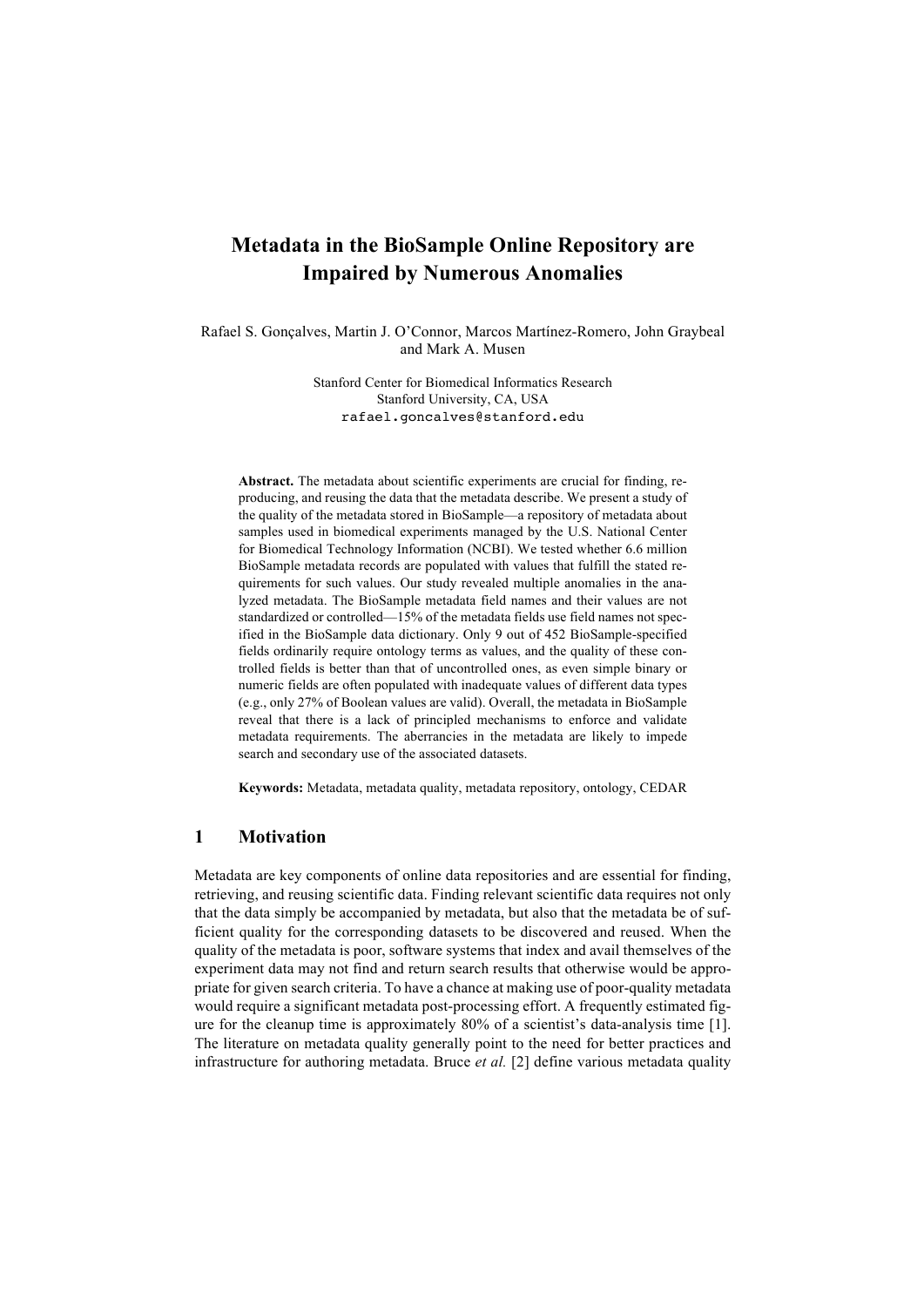metrics, such as completeness (e.g., all necessary fields should be filled in), accuracy (e.g., the values filled in should be specified as appropriate for the field), and provenance (e.g., information about the metadata author) of metadata. Park *et al.* [3, 4] surveyed multiple works on metadata quality, and specified several high-level principles for the creation of good-quality metadata. The metrics mentioned in these works have been recently supplemented by the FAIR data principles [5]. The FAIR principles specify desirable criteria that metadata and their corresponding datasets should meet to be Findable, Accessible, Interoperable, and Reusable.

Several empirical studies suggest that metadata need drastic improvement. Scarce use of ontologies to control field names and values and lack of validation of metadata fields have been identified as significant problems. For example, Zaveri [6] discovered that the metadata records in the Gene Expression Omnibus (GEO) suffer from redundancy, inconsistency, and incompleteness. This problem occurs because GEO allows users to create arbitrary fields that are not predefined by the GEO data dictionary. These fields and their values are not validated by GEO. Park [7] examined the use of Dublin Core (DC) elements in the field names of metadata records in a corpus of 659 records. Park identified various problems with the representation of DC elements, which could have been prevented with better infrastructure to map metadata field names to DC elements. Bui *et al.* [8] conducted a similar study to investigate the use of DC elements in metadata fields in a larger corpus of around 1 million records. The authors found that 6 DC fields are "rather well populated," while the other 10 fields that they analyzed were poorly populated on average. None of these authors, however, investigated whether the content of metadata fields is appropriately specified according to the fields' expected values. For example, the studies we mentioned checked whether DC fields are populated, but not whether the values for the *dc:date* field are actual dates formatted according to some identifiable standard, or whether the values for the language field resolve to controlled terms from an ontology about languages, or a language value set. For data to be FAIR, the value of each metadata field needs to be accurate and uniform (e.g., relying on controlled terms where possible), and to adhere to the field specification. Using controlled terms as a means to standardize metadata field names and field values allows users to be able to find data in a principled way, without having to cater to *ad hoc* representation mechanisms.

In this paper, we present an analysis of the quality of metadata in the BioSample metadata repository [9], maintained by the U.S. National Center for Biotechnology Information (NCBI). BioSample stores metadata that describe the biological materials (samples) under investigation in a wide range of projects. Our goal is to measure the quality of the metadata records in BioSample based on the fields that these records specify. We consider metadata to be of good quality if the metadata fields are controlled, and if the expected field values are complied with. We analyzed BioSample fields (so-called *attributes*) that have computationally-verifiable expectations for their values. An attribute is a pair consisting of an attribute name and an attribute value. For example, values for the attribute named *disease* of human samples should correspond to terms in the Human Disease Ontology (DOID). We used the BioPortal [10] search service to find correspondences between metadata values and ontology terms. In all, we analyzed 73 of the 452 attributes that BioSample specifies.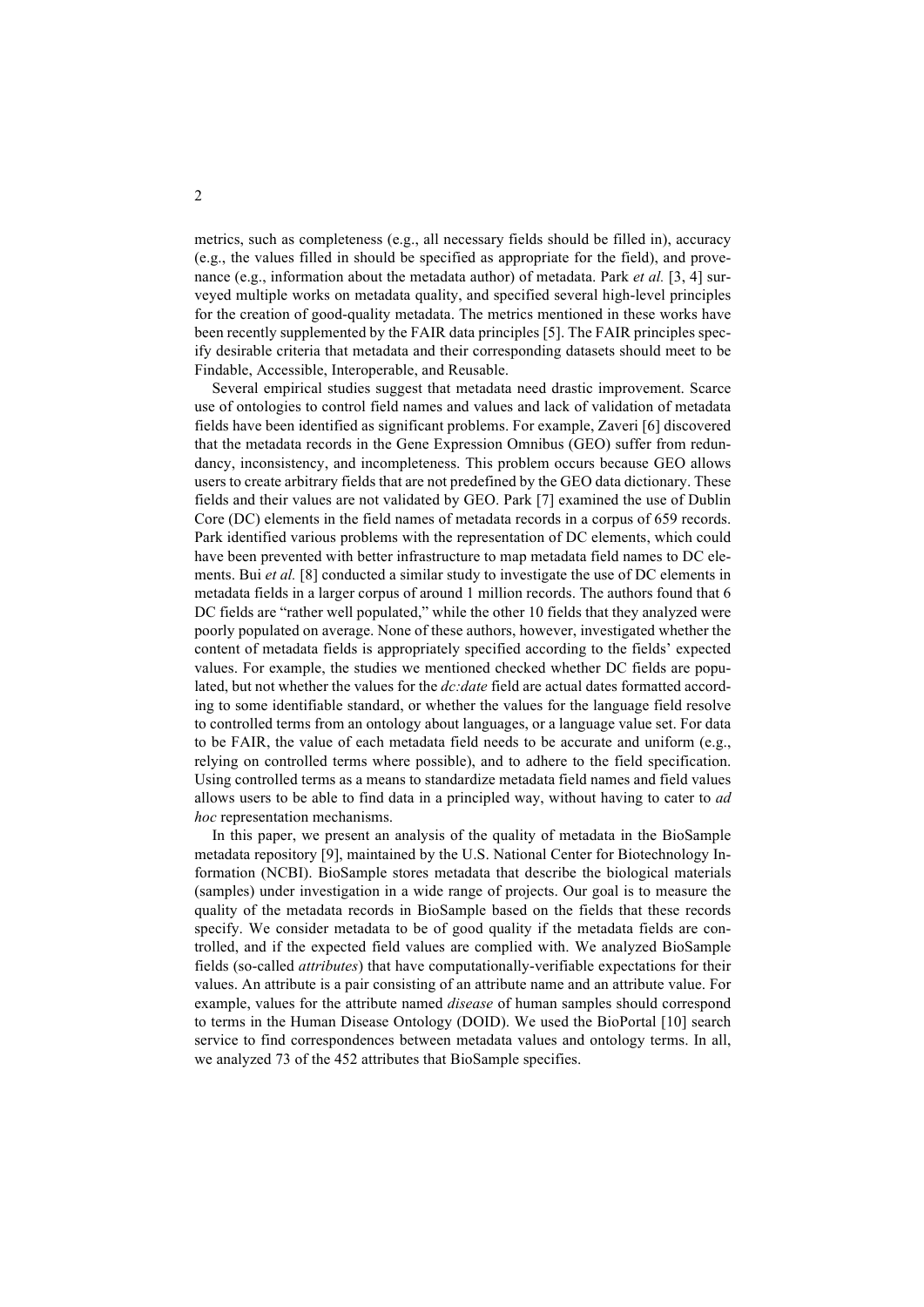## **2 Materials and Methods**

We acquired a copy of the BioSample database from the central NCBI FTP archive on June  $25<sup>th</sup>$ ,  $2017<sup>1</sup>$  The BioSample database is distributed as an XML file, with no explicit versioning information. Our copy of BioSample contained 6,615,347 metadata records.

We built software infrastructure to extract key bits of information about each metadata record in the BioSample database, and to test whether the attributes of each sample record were filled in and well-specified.<sup>2</sup> The tool can be used to repeat the procedure of verifying the validity of BioSample records. Our tool collects the following data: sample identifier, accession, publication date, last update date, submission date, access (public or controlled), identifier and name of the sample organism, owner name, package name, status (live or suppressed), and status date. Then, for each attribute within our tested attributes, the software records the attribute name, its value, and verifies whether it is filled in according to the attribute's specification. An attribute specification describes the format and content of the expected attribute value.

### **BioSample overview**

Officially launched in 2011, BioSample accepts submissions of metadata through a Web-based portal, which guides users through a series of metadata-entry forms. The first form is for choosing a *package*. A package represents a type of sample and it specifies a set of attributes that should be used to describe samples of that particular type. For instance, the Human package requires its records to have the attributes: *age*; *sex*; *tissue*; *biomaterial provider*; and *isolate*. The Human package lists other attributes that can be optionally provided. Each of the 104 BioSample package types has a different set of rules regarding which attributes are required or are optional. $3$  The Generic package is a package type that has no requirements at all. This package is not listed in the package documentation, and it is not an option in BioSample's Web forms. The Generic records in BioSample were either harvested from other repositories or submitted through BioSample's less-stringent programmatic interfaces.

BioSample provides a dictionary of 452 metadata attribute names that can be used to describe the samples that form the substrates of experiments. <sup>4</sup> Metadata authors can, however, provide additional attributes with arbitrary names with no guidance or control from BioSample. Each metadata record describing a sample can contain multiple attributes. Given the domain, we expect BioSample metadata to use terms from ontologies in BioPortal—a repository that currently hosts 585 biomedical ontologies.

## **Analysis of BioSample metadata**

Our study assesses the quality of metadata in BioSample according to whether the attributes in the metadata records specify (1) a controlled attribute name (i.e., provided by an ontology), (2) an attribute name that is in BioSample's attribute dictionary, and (3) a valid value according to the attribute specification (Fig. 1). We analyzed all the

<sup>&</sup>lt;sup>1</sup> Obtained from: http://ftp.ncbi.nih.gov/biosample/biosample\_set.xml.gz.

<sup>&</sup>lt;sup>2</sup> The software is open-source: http://github.com/metadatacenter/biosample-analyzer.

<sup>3</sup> Full list of packages available at: https://www.ncbi.nlm.nih.gov/biosample/docs/packages.

<sup>4</sup> Full list of attributes available at: https://www.ncbi.nlm.nih.gov/biosample/docs/attributes.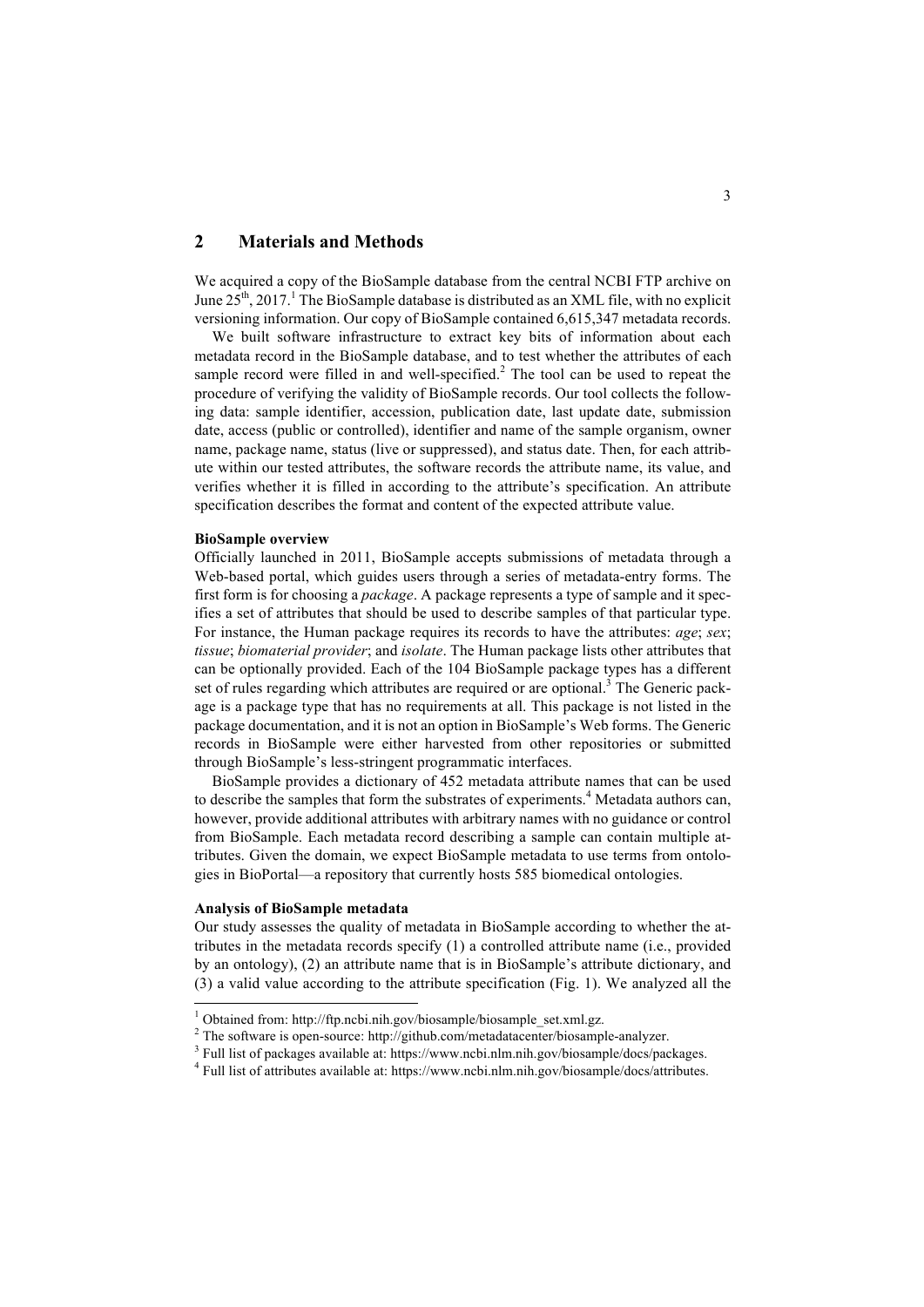BioSample attributes and categorized those attributes that have the same type of expected values into the following groups:

**Ontology-term attributes**. There are 9 BioSample attributes that take on term values from specific ontologies. For example, the attribute *phenotype*, representing the phenotype of the sampled organism, should have input values that are terms from the Phenotypic Quality Ontology (PATO). To verify whether ontology terms supply values for attributes in BioSample when appropriate, we performed searches in BioPortal for exact matches of the possible values for each relevant BioSample attribute field within the ontology that the BioSample attribute documentation indicates should provide values for that field. We indicate that an ontology-term attribute is *well-specified* if its value matches a term in the designated ontology.

**Term attributes.** There are 8 attributes in BioSample packages that require terms as values. Unlike the ontology-term group of attributes, these 8 attributes are not linked to a specific ontology that should be used to provide the values. Given this ambiguity, we attempt to verify the values assigned to these attributes by performing a search in BioPortal for *any* matching term, but we do not require an exact ontology match, and we do not restrict the search to any specific set of ontologies. A term attribute is *wellspecified* if its value matches a term in some ontology in BioPortal.



**Fig. 1.** Overview of BioSample. The BioSample repository contains metadata records that adhere to packages. Each metadata record defines multiple attributes. An attribute is composed of an attribute name and a value. We aim to determine whether attribute names are standardized and in BioSample's attribute list, and whether attribute values are valid.

**Value set attributes.** There are 32 attributes whose values are constrained to value sets specified in the BioSample documentation. We programmed methods for verifying that values stored for each of these types of attributes are appropriate, and we tested whether the values found in BioSample records actually corresponded to the values defined in the BioSample documentation.

**Boolean attributes.** We tested 4 attributes in BioSample packages that require a Boolean value. We indicate that a Boolean attribute is *well-specified* if its value is *true* or *false*, regardless of capitalization. We consider values such as *f* or *yes* to be invalid.

**Integer attributes.** We tested 4 attributes that require an integer value. An integer attribute is *well-specified* if the given value can be parsed into an integer.

We gathered similar information about other structured attributes, although we did not test the validity of those values in the BioSample data. For example, there are 161 attributes that require a unit, 21 attributes that require a PubMed ID, and so on.

We chose to validate the 5 groups above because the characteristics of these groups are easily tested, and because the expected values of the attributes are straightforward for users to specify (e.g., compared to attributes such as those that require a value to be composed of a floating-point number followed by a special symbol).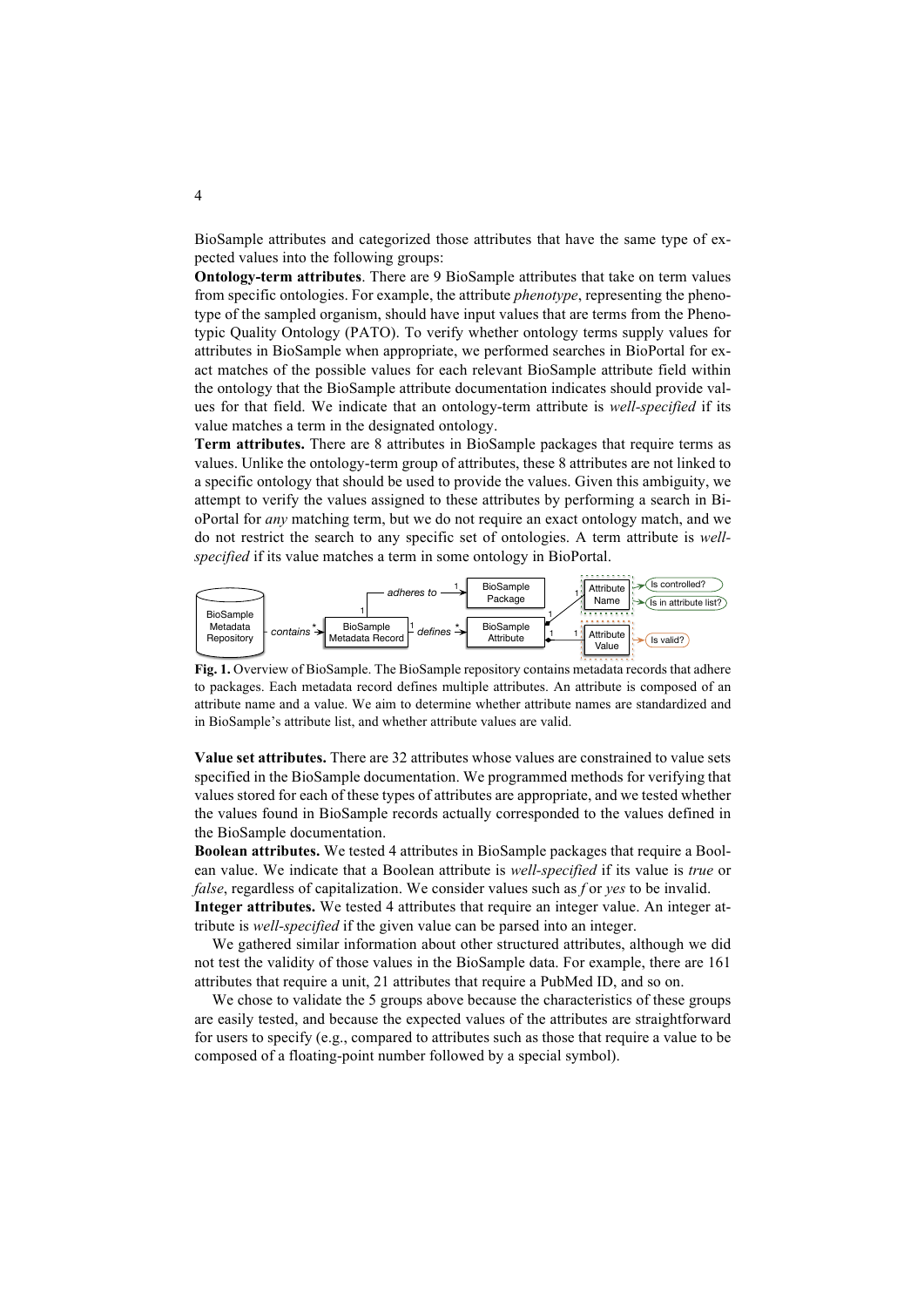# **3 Results**

The sample records in BioSample represent 94 unique package types. Thus, not all of the 104 BioSample packages types are used. Generic packages make up for the bulk of the BioSample database—85% of the records use this package definition. The next most populated package is *Pathogen*, consisting of 3.2% of the records.

The metadata in BioSample typically are rich with attributes (i.e., name-value pairs). BioSample records contain a total of 82,360,966 attributes—either attributes using names specified by the BioSample dictionary or attributes with custom names. A total of 12,284,229 attributes (15% of all attributes), spread over 63,354 metadata records (0.96% of all records), use attribute names that are not specified in the BioSample attribute dictionary. In these attributes, we identified 18,198 unique custom attribute names specified by submitters. The records that contain these attributes have been submitted by 313 different laboratories. Overall there are 18,650 attribute names used in BioSample metadata records—452 are BioSample-specified (2.4%), and the remainder are user-specified (97.6%). Only 9 of the 452 BioSample attributes have values that are standardized using ontologies. None of BioSample's attribute names seem to be controlled. Of all BioSample records, only 197,123 Generic-package records (0.03%) do not specify any attributes. On average, each BioSample metadata record specifies 12 attributes. The vast majority of BioSample records (97%) specify at least one attribute.

The main results of our study are presented in Table 1. We will now explain each of the rows in the table as they appear.

| <b>Attribute type</b> | # Filled-in values | # Well-specified values | % Well-specified values |
|-----------------------|--------------------|-------------------------|-------------------------|
| Ontology term         | 1,976,642          | 639,154                 | 32%                     |
| Value set             | 4,165,320          | 3,842,733               | 92%                     |
| Boolean               | 7.585              | 2,015                   | 27%                     |
| Integer               | 163,535            | 120,701                 | 74%                     |

**Table 1.** BioSample attributes according to their type. The columns show the number of attributes that are filled-in with values, and those whose values are well-specified.

**Ontology-term attributes**. Most ontology-term attributes in BioSample contain poorly-specified values rather than terms from ontologies. There are 1,016,483 records (15.4%) that contain a value for one or more attributes that ideally require an ontology term. Out of those, only 43% (441,719) of the records have valid values for their ontology term attributes. These records specify a total of 1,976,642 ontology term attributes, and only 639,154 of them (32%) are actually filled in with ontology terms. Some values for these attributes do not match with terms in BioPortal because they are not typed correctly, or contain strange symbols. For example, the *disease* attribute requires a term from the Human Disease Ontology (DOID), and some values given include *gastrointestinal stromal tumor\_4* (*gastrointestinal stromal tumor* is a class in DOID), *HIV\_Positive* (*HIV* is a class in DOID), *infected with Tomato spotted wilt virus isolate p105RBMar*, which does not have a close match, *lung\_squamous\_carcinoma* that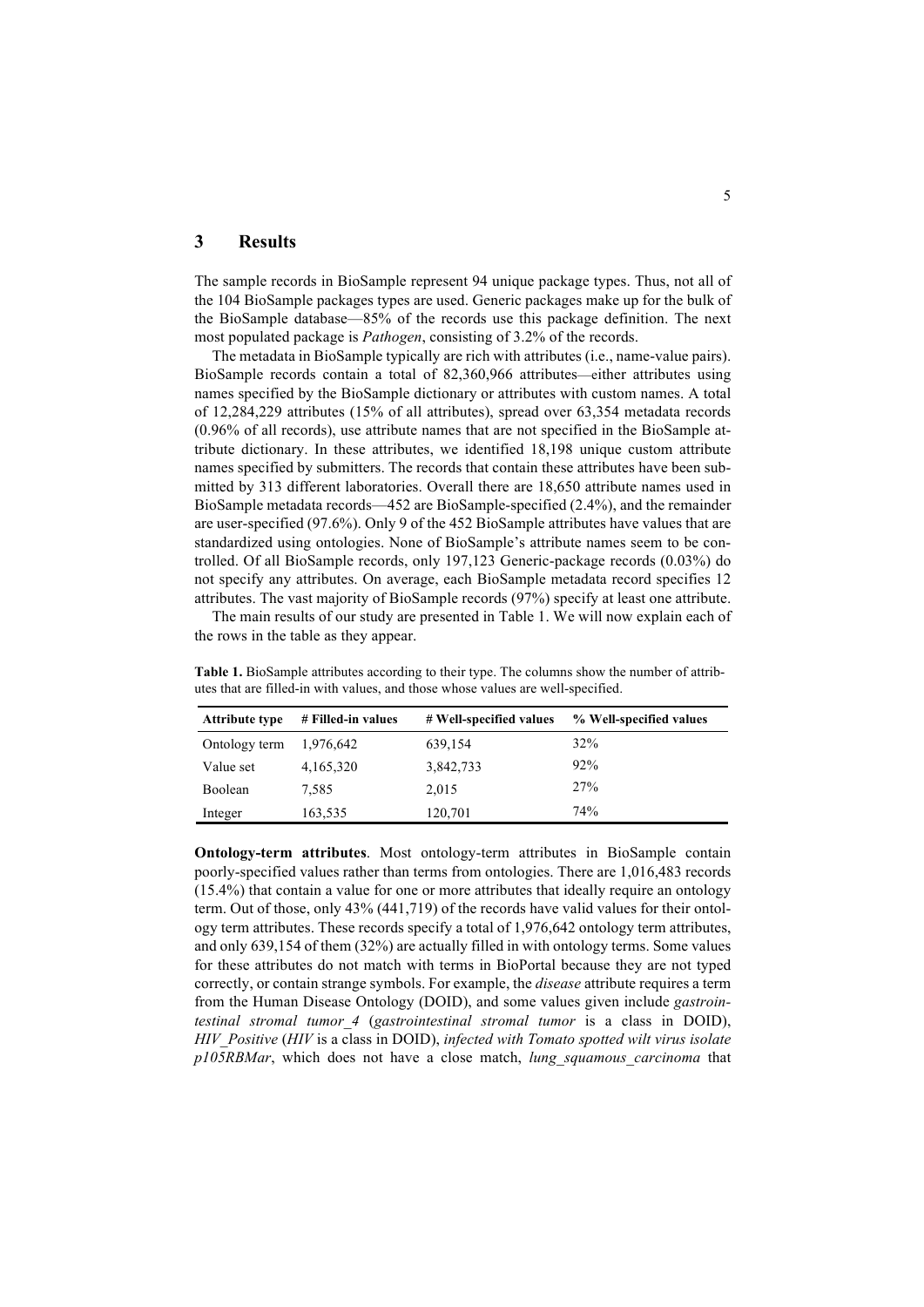would have matched with a term if not for the underscores, numeric values that do not match BioPortal terms, and so on.

**Term attributes**. Our analysis of the term attributes group revealed a vast, highly-customized value space for these uncontrolled attribute values. There are attribute values that clearly have no correspondence with controlled terms in BioPortal ontologies. For example: *for pig and horse*, which yields a first match with *Horse spray and rub-on*; *hive cell S29*, which yields a first match with *Hive Island*; numbers; entire sentences; etc. To properly determine the quality of these values they would require additional post-processing, or a different ontology term matching strategy. We plan to analyze this group of attributes at greater depth in future work.

**Value set attributes**. The attributes that use value sets are the most well-specified in BioSample from among of the attribute groups we analyzed. There are 4,028,758 records that contain one or more value set attributes. Out of those, 3,781,283 records (94%) contain value set attributes that appear to be valid. These records specify a total of 4,165,320 value set attributes, and 3,842,733 (92%) of those are well-specified. Even though most records adhere to the value sets, we observed that a wide range of values is given for even such simple attributes of a sample as *sex*. This attribute has possible values: *male*, *female*, *pooled male and female*, *neuter*, *hermaphrodite*, *intersex*, *not determined*, *missing*, *not applicable*, and *not collected*. The values in BioSample records include variations of the accepted values *male* and *female* such as *m*, *f*, *Male*, *FEMALE*, etc. Other values include: *pool of 10 animals, random age and gender*; *juvenile*; *Sexual equality*; *parthenogenic*; *larvae, pupae and adult (queens - workers)*; *castrated horse*; *gynoparae*; *uncertainty*; *Vaccine and Infectious Disease Division*; *Clones arrayed from a variety of cDNA libraries*; *Department I of Internal Medicine*; some numeric values; values containing only symbols; misspelled words such as *mal e*, *makle*, *femLE*, etc.

**Boolean attributes**. The Boolean attributes are the worst quality of all the attributes we analyzed. Overall, 6,767 BioSample records contain a value for one or more Boolean-type attributes. Only 2,013 (30%) of those records have attributes that are valid. These records specify 7,585 Boolean-type attributes, of which only 2,015 (27%) are well-specified. For example, for the *smoker* attribute, there are such diverse values as: *Non-smoker*, *nonsmoker*, *non smoker*, *ex-smoker*, *Ex smoker*, *smoker*, *Yes*, *No*, *formersmoker*, *Former*, *current smoker*, *Y*, *N*, *0*, --, *never*, *never smoker,* among others.

**Integer attributes**. The values for integer attributes are mostly well-specified. There are 158,854 records containing one or more attributes that require an integer value. Out of those, 120,026 records (76%) contain valid attributes. These records specify a total of 163,535 integer attributes, and 120,701 of those (74%) are well-specified. The attribute *medication code*<sup>5</sup> does not have a single valid value (e.g., one of the individual values is *Insulin glargine injectable solution; Insulin lispro injectable solution; Fluoxetine; Simvastatin; Isosorbide mononitrate; Amlodipine/Omelsartan medoxomil;*). The attribute *host taxonomy ID*, which should be filled in with integer values from the NCBI taxonomy,  $6$  has such input values as:  $e$ ;  $N/A$ , Mus musculus, NO; etc.

 $<sup>5</sup>$  BioSample documentation does not specify why this attribute should take numeric values.</sup>

<sup>&</sup>lt;sup>6</sup> The expected integer values for this attribute are identifiers that should correspond to organism names in the NCBI organismal classification.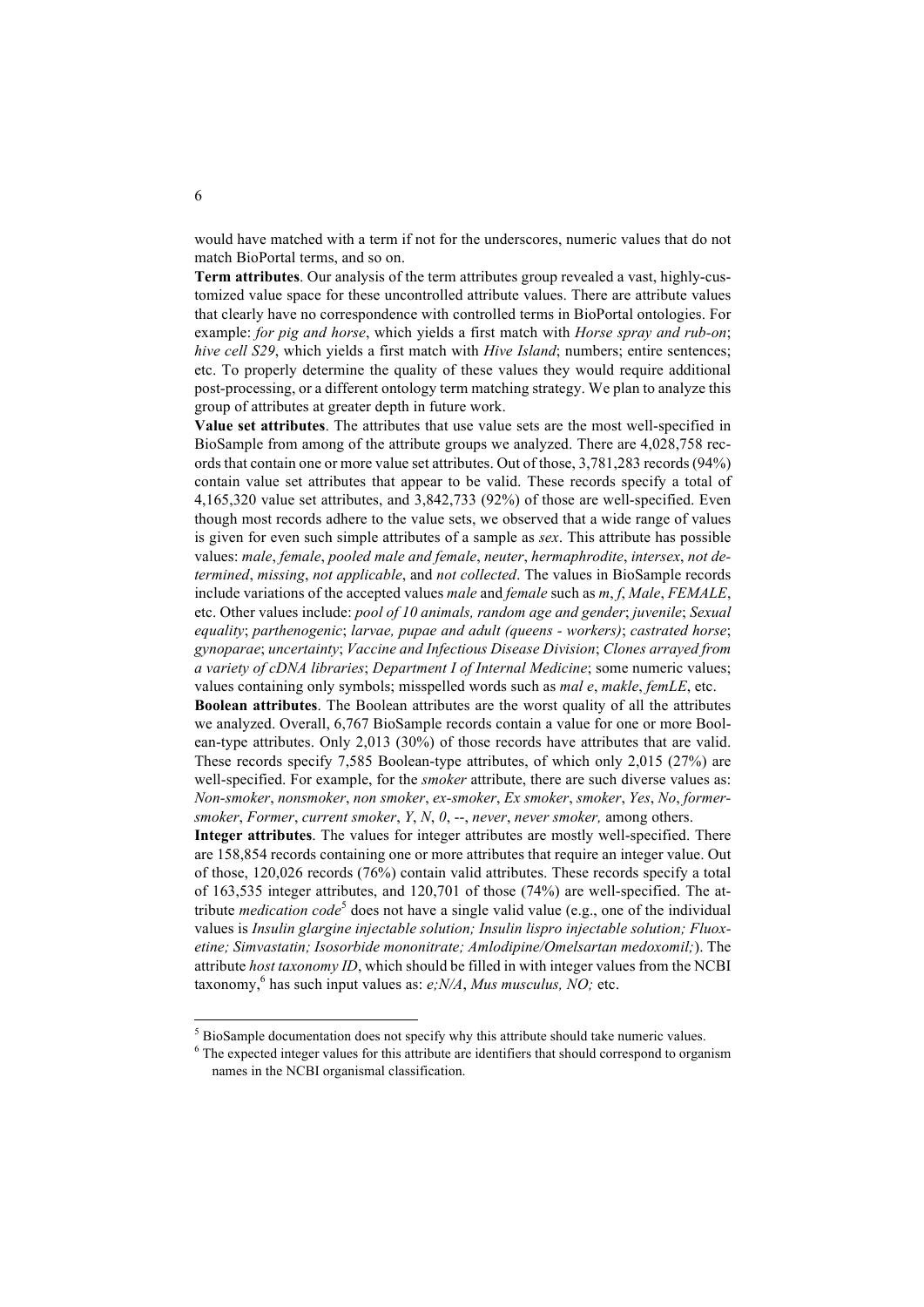# **4 Conclusions**

We carried out a survey of the quality of metadata in the BioSample repository by verifying the validity of several collections of attributes. Our study revealed multiple, significant anomalies in the metadata hosted in the BioSample repository. While BioSample makes available specialized packages to provide some control over metadata submissions, the clear majority of submitters prefer to use the (restriction-free) Generic package, which has no controls or requirements. A significant proportion of the attributes (15%) in BioSample records use ad hoc attribute names that do not exist in BioSample's attribute dictionary. These 18,198 custom attribute names account for the large majority of attribute names (97.6%) used in metadata records, signaling a need to go beyond the 452 attribute names specified by BioSample. A considerable number of ontology-term attributes (68%) have values that do not correspond to actual ontology terms. The Boolean-type attributes have a staggeringly wide range of values, and only 27% of them are valid according to the BioSample documentation.

Our results demonstrate that the use of ontologies in BioSample metadata is rather immature, even though BioSample is a relatively modern initiative that aims at encouraging the standardization of metadata using controlled terms. Although the requirements for BioSample metadata are well-specified, these do not seem to be enforced during metadata authoring. The result is clear: We observed that the metadata in BioSample are generally of poor quality, and that the underlying repository suffers from a lack of appropriate infrastructure to enforce metadata requirements. The use of ontology terms is particularly substandard, and even simple fields that require Boolean or integer values are often populated with nonparsable values.

While the quality of the BioSample attribute groups that are standardized *(i.e., those*) that require terms from ontologies or value sets) is disappointing, it is not as poor as the non-controlled attributes such as the Boolean attributes. This situation suggests that metadata should make far more use of controlled terms, particularly since there is such a wide range of well-established biomedical ontologies available in BioPortal.

In general, our study suggests that there is a need for a more robust approach to authoring metadata. To be FAIR, metadata should be represented using a formal knowledge representation language, and they should use ontologies that follow FAIR principles to control the metadata attributes. These aspects help to ensure interoperability of the metadata, and are crucial for finding data based on their metadata. The metadata should follow a principled representation of metadata and metadata fields based on Web standards. The tooling available to scientists who author metadata should impose appropriate restrictions on the metadata. For example, where a value should be a term from a specific ontology, the metadata author should only be presented with options that are valid terms from that ontology when filling in metadata.

These findings guide our implementation of a software system that aims to transform the way scientists author metadata to ensure standardization, completeness, and consistency. The Center for Expanded Data Annotation and Retrieval (CEDAR) [11] is developing a suite of tools—the CEDAR Workbench [12–14]—which allows users to build metadata templates based on community standards, to fill in those templates with metadata values that are appropriately authenticated, to upload data and their metadata